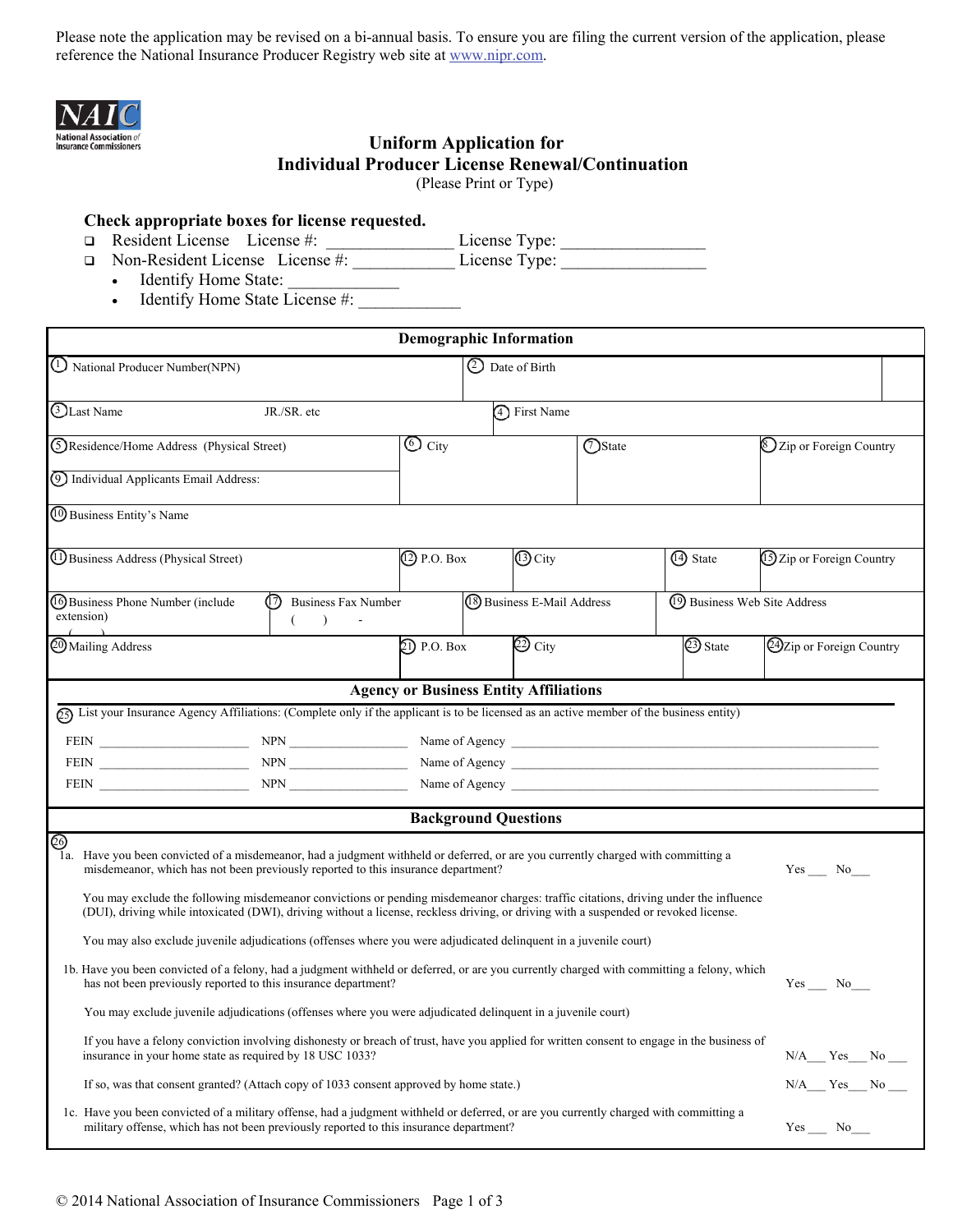Please note the application may be revised on a bi-annual basis. To ensure you are filing the current version of the application, please reference the National Insurance Producer Registry web site at www.nipr.com.



# **National Association of**<br>Insurance Commissioners<br> **1992 Uniform Application for Individual Producer License Renewal/Continuation**

Applicant Name:

| <b>Background Questions continued</b>                                                                                                                                                                                                                                                                                                                                                                                                                                                                                                                                                                                                                                                                                                                                                                                                                       |                                                      |  |  |  |  |  |
|-------------------------------------------------------------------------------------------------------------------------------------------------------------------------------------------------------------------------------------------------------------------------------------------------------------------------------------------------------------------------------------------------------------------------------------------------------------------------------------------------------------------------------------------------------------------------------------------------------------------------------------------------------------------------------------------------------------------------------------------------------------------------------------------------------------------------------------------------------------|------------------------------------------------------|--|--|--|--|--|
| NOTE: For Questions 1a, 1b and 1c, "Convicted" includes, but is not limited to, having been found guilty by verdict of a judge or jury,<br>having entered a plea of guilty or nolo contendere or no contest, or having been given probation, a suspended sentence, or a fine.                                                                                                                                                                                                                                                                                                                                                                                                                                                                                                                                                                               |                                                      |  |  |  |  |  |
| If you answer yes to any of these questions, you must attach to this application:<br>a written statement explaining the circumstances of each incident,<br>a)<br>a copy of the charging document,<br>b)                                                                                                                                                                                                                                                                                                                                                                                                                                                                                                                                                                                                                                                     |                                                      |  |  |  |  |  |
| a copy of the official document, which demonstrates the resolution of the charges or any final judgment.<br>c)                                                                                                                                                                                                                                                                                                                                                                                                                                                                                                                                                                                                                                                                                                                                              |                                                      |  |  |  |  |  |
| 2. Have you been named or involved as a party in an administrative proceeding, including a FINRA sanction or arbitration proceeding<br>regarding any professional or occupational license or registration, which has not been previously reported to this insurance department?                                                                                                                                                                                                                                                                                                                                                                                                                                                                                                                                                                             |                                                      |  |  |  |  |  |
| "Involved" means having a license censured, suspended, revoked, canceled, terminated; or, being assessed a fine, placed on probation,<br>sanctioned or surrendering a license to resolve an administrative action. "Involved" also means being named as a party to an<br>administrative or arbitration proceeding, which is related to a professional or occupational license, or registration. "Involved" also means<br>having a license, or registration, application denied or the act of withdrawing an application to avoid a denial. INCLUDE any business so<br>named because of your actions in your capacity as an owner, partner, officer or director, or member or manager of a Limited Liability<br>Company. You may exclude terminations due solely to noncompliance with continuing education requirements or failure to pay a<br>renewal fee. |                                                      |  |  |  |  |  |
| If you answer yes, you must attach to this application:<br>a written statement identifying the type of license and explaining the circumstances of each incident,<br>a)<br>a copy of the Notice of Hearing or other document that states the charges and allegations, and<br>b)<br>a copy of the official document which demonstrates the resolution of the charges or any final judgment.<br>$\mathbf{c}$                                                                                                                                                                                                                                                                                                                                                                                                                                                  |                                                      |  |  |  |  |  |
| 3. Do you have a child support obligation in arrearage, which has not been previously reported to this insurance department?                                                                                                                                                                                                                                                                                                                                                                                                                                                                                                                                                                                                                                                                                                                                | $Yes$ <sub>___</sub><br>$No$ <sub>___</sub>          |  |  |  |  |  |
| If you answer yes,<br>by how many months are you in arrearage?<br>a)<br>are you currently subject to and in compliance with any repayment agreement?<br>b)<br>are you the subject of a child support related subpoena/warrant?<br>$\mathbf{c}$ )                                                                                                                                                                                                                                                                                                                                                                                                                                                                                                                                                                                                            | Months<br>$\overline{\frac{Yes}{Yes}} \frac{No}{No}$ |  |  |  |  |  |
| 4. In response to a "yes" answer to one or more of the Background Questions for this renewal application, are you submitting document(s)<br>to the NAIC/NIPR Attachments Warehouse?                                                                                                                                                                                                                                                                                                                                                                                                                                                                                                                                                                                                                                                                         | $N/A$ $Yes$ $No$                                     |  |  |  |  |  |
| If you answer yes,<br>Will you be associating (linking) previously filed documents from the NAIC/NIPR Attachments Warehouse to this application?                                                                                                                                                                                                                                                                                                                                                                                                                                                                                                                                                                                                                                                                                                            | $Yes$ No______                                       |  |  |  |  |  |
| Note: If you have previously submitted documents to the Attachments Warehouse that are intended to be filed with this renewal<br>application, you must go to the Attachments Warehouse and associate (link) the supporting document(s) to this application based upon<br>the particular background question number you have answered yes to on this application. You will receive information in a follow-up<br>page at the end of the application process, providing a link to the Attachment Warehouse instructions.                                                                                                                                                                                                                                                                                                                                      |                                                      |  |  |  |  |  |
|                                                                                                                                                                                                                                                                                                                                                                                                                                                                                                                                                                                                                                                                                                                                                                                                                                                             |                                                      |  |  |  |  |  |